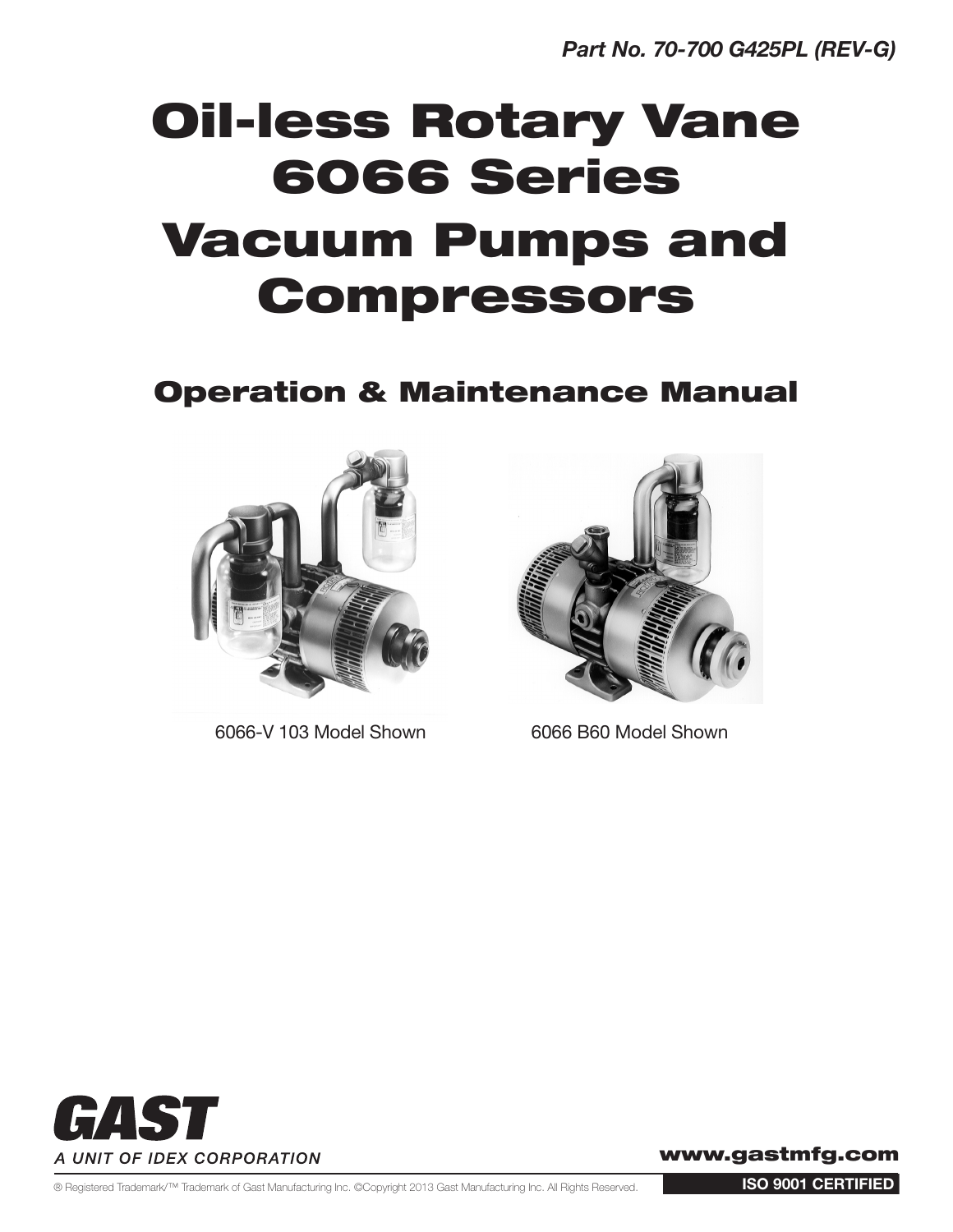Dear Customer:

Thank you for purchasing this Gast product. It is manufactured to the highest standards using quality materials. Please follow all recommended maintenance, operational, and safety instructions, and you will receive years of trouble-free service.



#### TABLE OF CONTENTS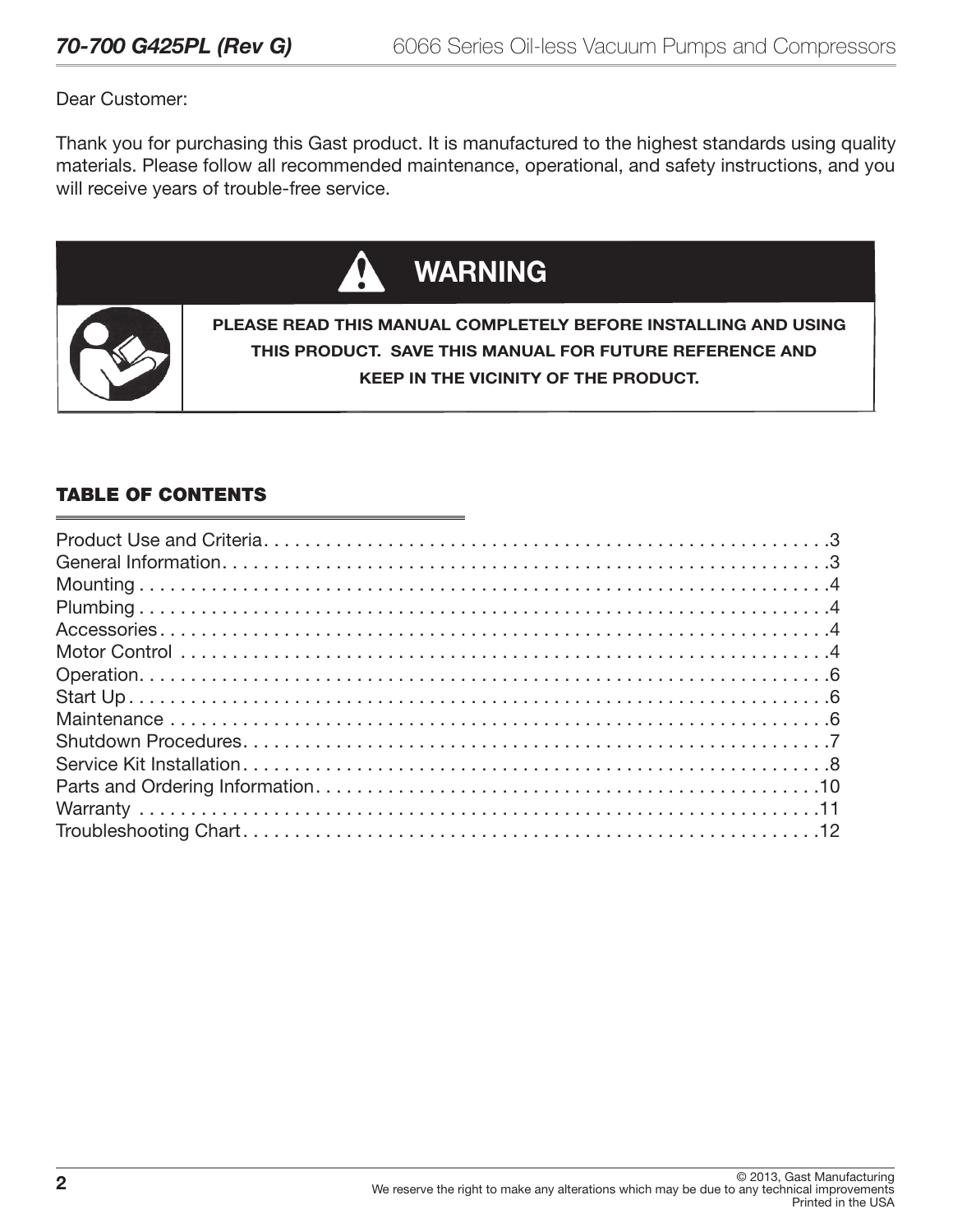#### PRODUCT USE AND CRITERIA

- Pump only clean, dry air.
- Operate at 32  $\degree$ F to 104  $\degree$ F (0  $\degree$ C to 40  $\degree$ C).
- Protect unit from dirt and moisture.
- Do not pump flammable or explosive gases or use in an atmosphere that contains such gases.
- Protect all surrounding items from exhaust air. This exhaust air can become very hot.
- Corrosive gases and particulate material will damage unit. Water vapor, oil-based contaminants, or other liquids must be filtered out.
- Consult your Gast Distributor before using at high altitudes.
- Oil-less rotary-vanes require NO lubrication.
- Sealed bearings are grease packed.
- Use of petroleum or hydrocarbon products will reduce carbon-vane service life.

#### GENERAL INFORMATION

Model numbers ending in "X" have automatic thermal protectors which protect the motor by shutting the motor off if it overheats. The motor will automatically restart once the motor has cooled.

#### Your safety and the safety of others is extremely important.

We have provided many important safety messages in this manual and on your product. Always read and obey all safety messages.

 This is the safety alert symbol. This symbol alerts you to hazards that can kill or hurt you and others. The safety alert symbol and the words "DANGER" and "WARNING" will precede all safety messages. These words mean:



You will be killed or seriously injured if you don't follow instructions.

### **A WARNING**

You can be killed or seriously injured if you don't follow instructions.

All safety messages will identify the hazard, tell you how to reduce the chance of injury, and tell you what can happen if the safety instructions are not followed.

#### INSTALLATION

i





Electrical Shock Hazard

Disconnect electrical power at the circuit breaker or fuse box before installing this product.

Install this product where it will not come into contact with water or other liquids.

Install this product where it will be weather protected.

Electrically ground this product.

Failure to follow these instructions can result in death, fire, or electrical shock.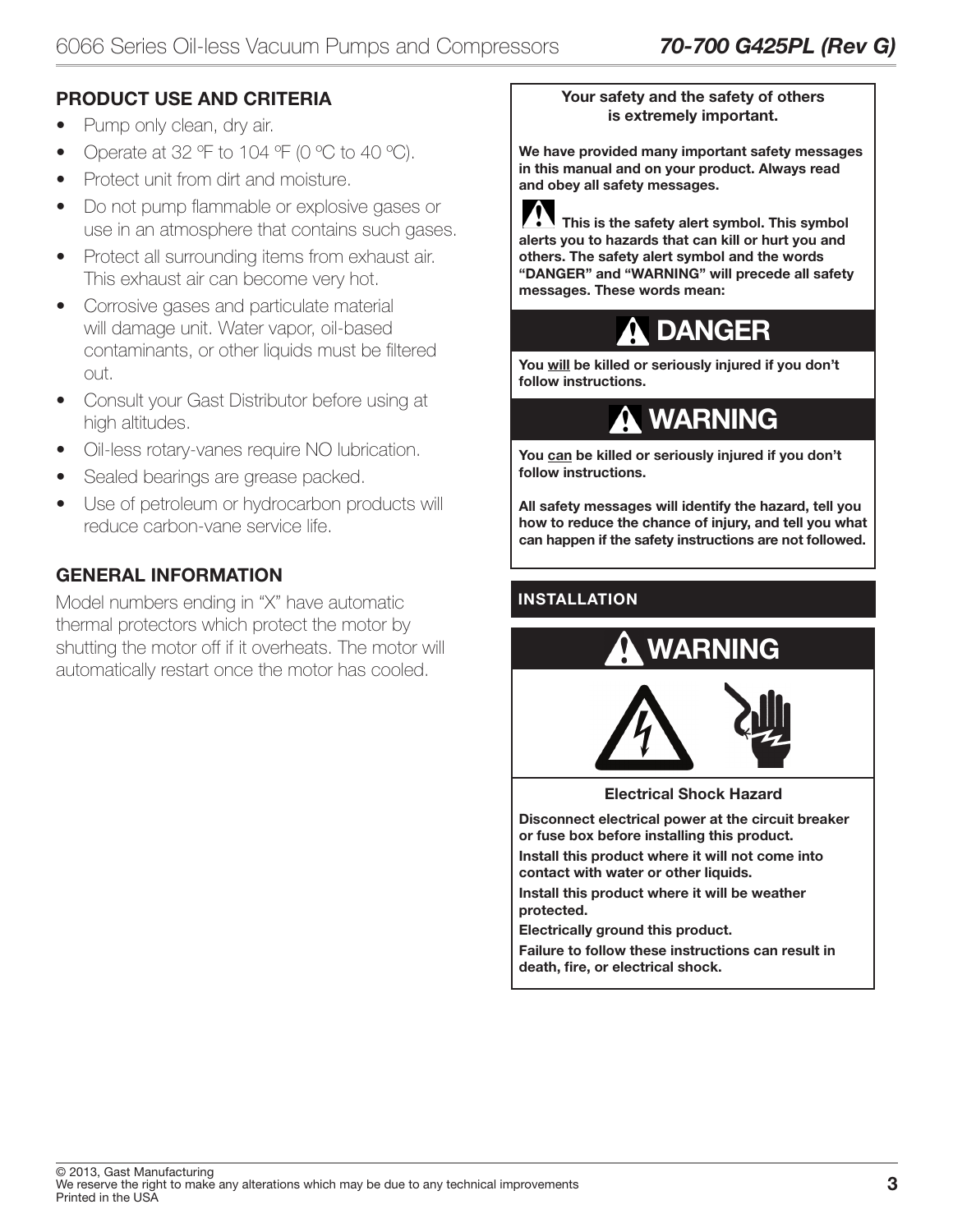#### Correct installation is your responsibility.

Make sure you have the proper installation conditions and that installation clearances do not block air flow. Proper guards should be installed to prevent contact with moveable parts of this pump. Do not lift the unit by the fan shroud.



#### CAUTION: The unit should be lifted by means of the eye bolt.



#### WARNING: Blocking air flow over the product in any way can cause the product to overheat.

Some models are equipped with glass jars. Proper measures should be taken to guard against the fragmenting or braking of glass if an alternative material is not used. If hazard is ignored severe personal injury or death can occur.

#### Mounting

This product can be installed in any orientation. Mounting the product to a stable, rigid operating surface and using shock mounts will reduce noise and vibration.

#### Plumbing

Remove plugs from the IN and OUT ports. Connect with pipe and fittings that are the same size or larger than the product's threaded ports.

#### **Accessories**

The product's internal intake and exhaust filters will provide adequate filtration in most applications. Check filters periodically and replace when necessary. All units should have an intake and exhaust filter to prevent contaminants from entering the pump or the pneumatic system. Please consult your Gast Distributor/Representative for additional filter recommendations.

Install relief valves and gauges at inlet or outlet, or both, to monitor performance. Check valves may be required to prevent back streaming through the pump.

#### Motor Control

It is your responsibility to contact a qualified electrician to assure that the electrical installation is adequate and in conformance with all national and local codes and ordinances.

Determine the correct overload setting required to protect the motor (see motor starter manufacturer's recommendations). Select fuses, motor protective switches, or thermal protective switches to provide protection. Fuses act as short circuit protection for the motor, not as protection against overload. Incoming line fuses help to withstand the motor's starting current. Motor starters with thermal magnetic overload or circuit breakers protect motor from overload or reduced voltage conditions.

The wiring diagram supplied with the product provides required electrical information. Check that power source is correct to properly operate the dual-voltage motors.

#### Electrical Connection Diagram A

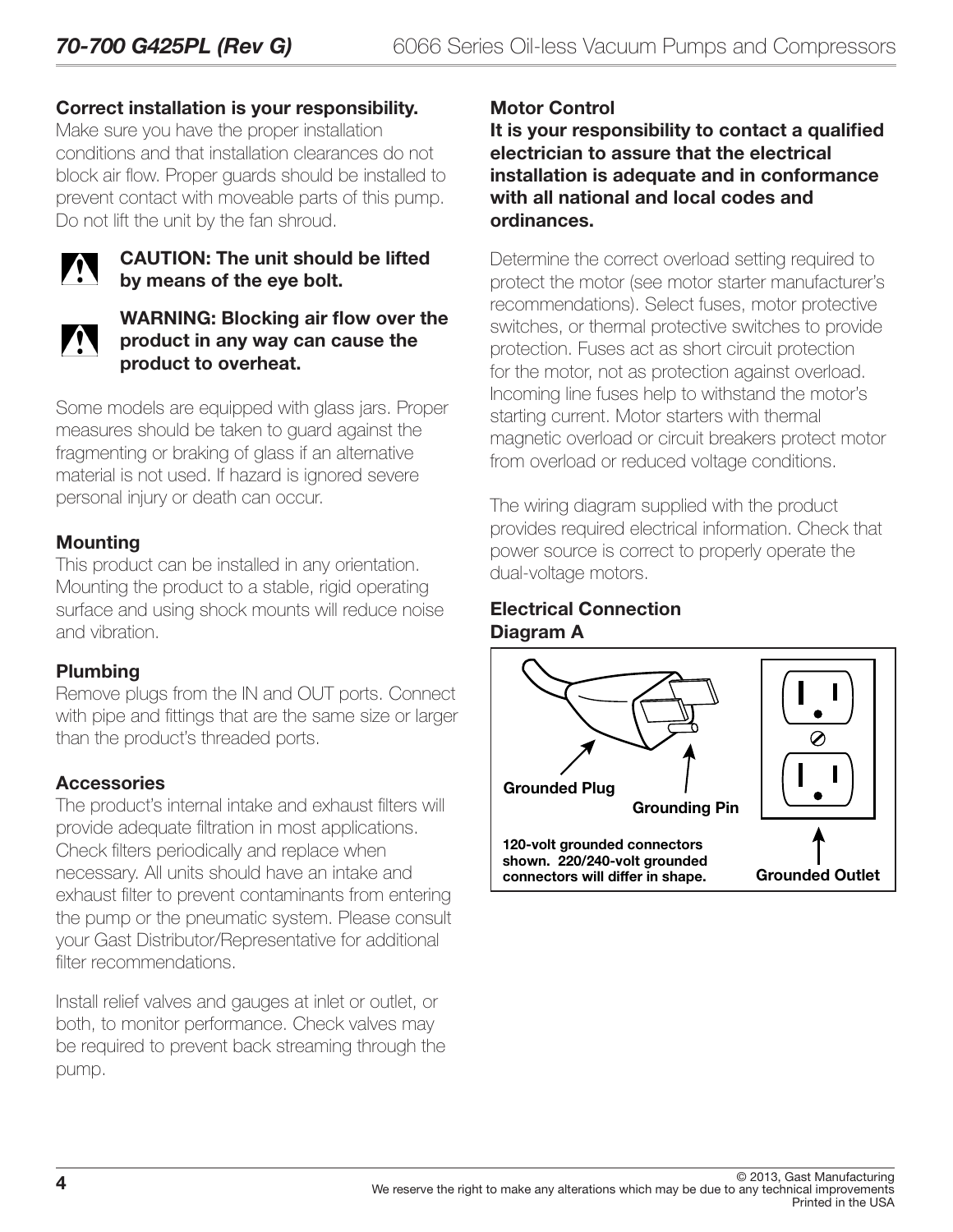#### Model with a power supply cord:

This product must be grounded. For either 120-volt or 220/240-volt circuits connect power supply cord grounding plug to a matching grounded outlet. Do not use an adapter. (See Diagram A)

In the event of an electrical short circuit, grounding reduces the risk of electric shock by providing an escape wire for the electric current. This product may be equipped with a power supply cord having a grounding wire with an appropriate grounding plug. The plug must be plugged into an outlet that is properly installed and grounded in accordance with all local codes and ordinances.

Check with a qualified electrician or serviceman if the grounding instructions are not completely understood, or if you are not sure whether the product is properly grounded. Do not modify the plug provided. If it will not fit the outlet, have the proper outlet installed by a qualified electrician.

#### Model that is permanently wired:

This product must be connected to a grounded, metallic, permanent wiring system, or an equipment grounding terminal or lead on the product.

Power supply wiring must conform to all required safety codes and be installed by a qualified person. Check that supply voltage agrees with that listed on product nameplate.

Be sure the 3-phase motor turns in the proper direction of rotation after installation. Turning in the wrong direction will drastically reduce vane life.

#### Extension cords:

Use only a 3-wire extension cord that has a 3-blade grounding plug. Connect extension cord plug to a matching 3-slot receptacle. Do not use an adapter. Make sure your extension cord is in good condition. Check that the gage wire of the extension cord is the correct size wire to carry the current this product will draw.

| Amps      | <b>Volts</b>     |    | Length of cord in feet |     |     |     |     |     |     |      |
|-----------|------------------|----|------------------------|-----|-----|-----|-----|-----|-----|------|
|           | 120 <sub>v</sub> | 25 | 50                     | 100 | 150 | 200 | 250 | 300 | 400 | 500  |
|           | 240 <sub>v</sub> | 50 | 100                    | 200 | 300 | 400 | 500 | 600 | 800 | 1000 |
| $0 - 2$   |                  | 18 | 18                     | 18  | 16  | 16  | 14  | 14  | 12  | 12   |
| $2 - 3$   |                  | 18 | 18                     | 16  | 14  | 14  | 12  | 12  | 10  | 10   |
| $3 - 4$   |                  | 18 | 18                     | 16  | 14  | 12  | 12  | 10  | 10  | 8    |
| $4 - 5$   |                  | 18 | 18                     | 14  | 12  | 12  | 10  | 10  | 8   | 8    |
| $5-6$     |                  | 18 | 16                     | 14  | 12  | 10  | 10  | 8   | 8   | 8    |
| $6 - 8$   |                  | 18 | 16                     | 12  | 10  | 10  | 8   | 6   | 6   | 6    |
| $8 - 10$  |                  | 18 | 14                     | 12  | 10  | 8   | 8   | 6   | 6   | 4    |
| $10 - 12$ |                  | 16 | 14                     | 10  | 8   | 8   | 6   | 6   | 4   | 4    |
| $12 - 14$ |                  | 16 | 12                     | 10  | 8   | 6   | 6   | 6   | 4   | 2    |
| 14-16     |                  | 16 | 12                     | 10  | 8   | 6   | 6   | 4   | 4   | 2    |
| 16-18     |                  | 14 | 12                     | 8   | 8   | 6   | 4   | 4   | 2   | 2    |
| 18-20     |                  | 14 | 12                     | 8   | 6   | 6   | 4   | 4   | 2   | 2    |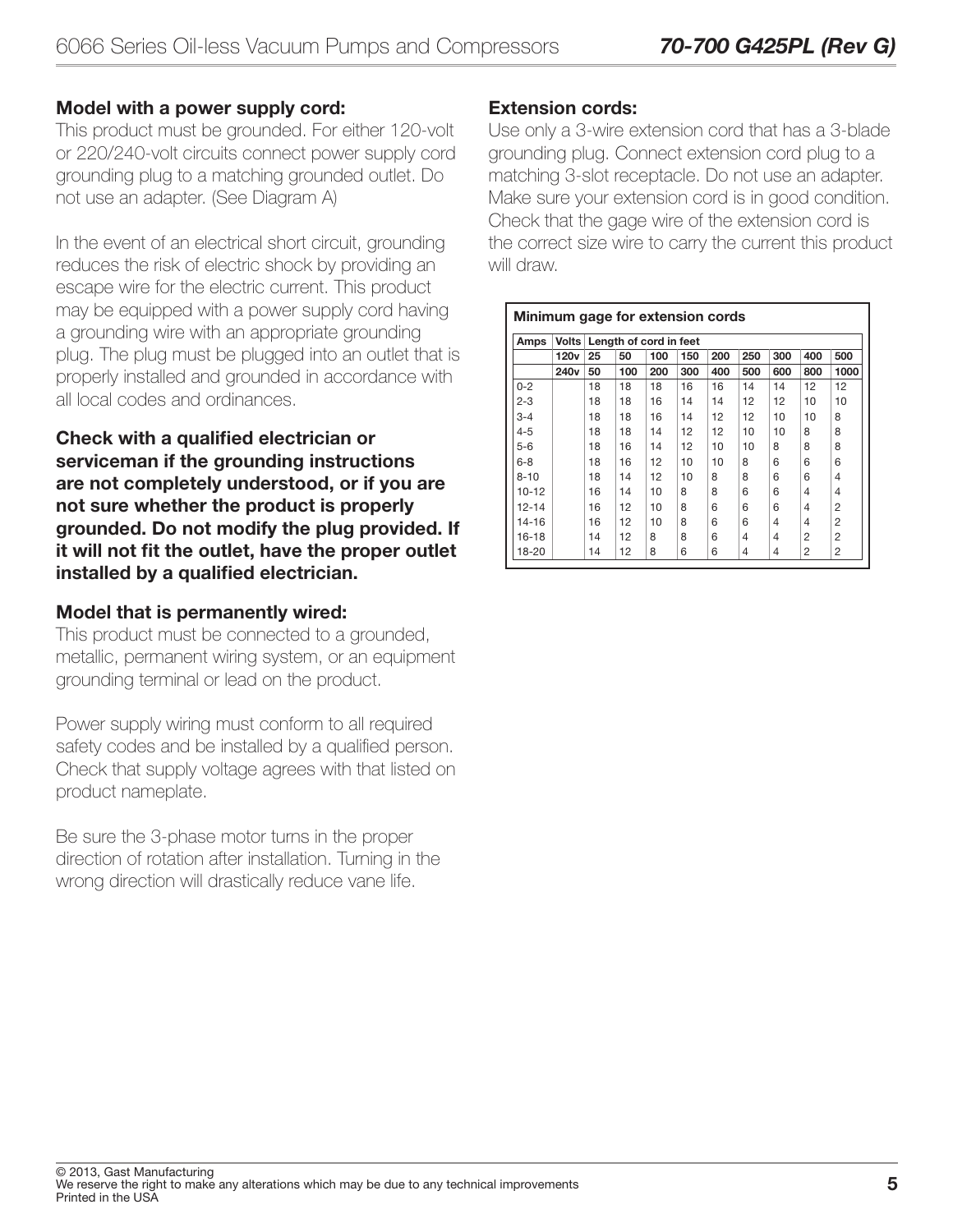#### **OPERATION**



Install proper safety guards as needed. Pumps with glass jars need safety guards to protect against breaking glass.

Use only recommended air handling parts acceptable for pressure not less than 70 psi.

Keep fingers and objects away from openings and rotating parts.

When provided, motor terminal covers must be in place for safe operation.

Check that coupling guard and shroud are in place before operating.

Product surfaces may become hot during operation, allow product surfaces to cool before handling.

Do not direct air stream at body. Air stream from product may contain solid or liquid material that can result in eye or skin damage, wear proper eye protection.

Do not spray flammable or combustible liquid.

Wear hearing protection. Sound level from product may exceed 85 dBA.

Failure to follow these instructions can result in burns, eye injury or other serious injury.

#### It is your responsibility to operate this product at recommended pressures or vacuum duties and room ambient temperatures. Do not start against a vacuum or pressure load.

#### Start Up

If motor fails to start or slows down significantly under load, shut off and disconnect from power supply. Check that the voltage is correct for motor and that motor is turning in the proper direction. Vane life will be drastically reduced if motor is not operating properly. Vanes can break or be damaged if motor/pump runs in the wrong direction.

#### MAINTENANCE

## WARNING



#### Electrical Shock Hazard

Disconnect electrical power supply cord before performing maintenance on this product.

If product is hard wired into system, disconnect electrical power at the circuit breaker or fuse box before performing maintenance on this product.

Failure to follow these instructions can result in death, fire, or electrical shock.







Injury Hazard

Wear eye protection when flushing this product.

Air stream from product may contain solid or liquid material that can result in eye or skin damage.

Flush this product in a well ventilated area.

Do not use kerosene or other combustible solvents to flush this product.

Failure to follow these instructions can result in eye injury or other serious injury.

#### It is your responsibility to:

- Regularly inspect and make necessary repairs to product in order to maintain proper operation.
- Make sure that pressure and vacuum is released from product before starting maintenance.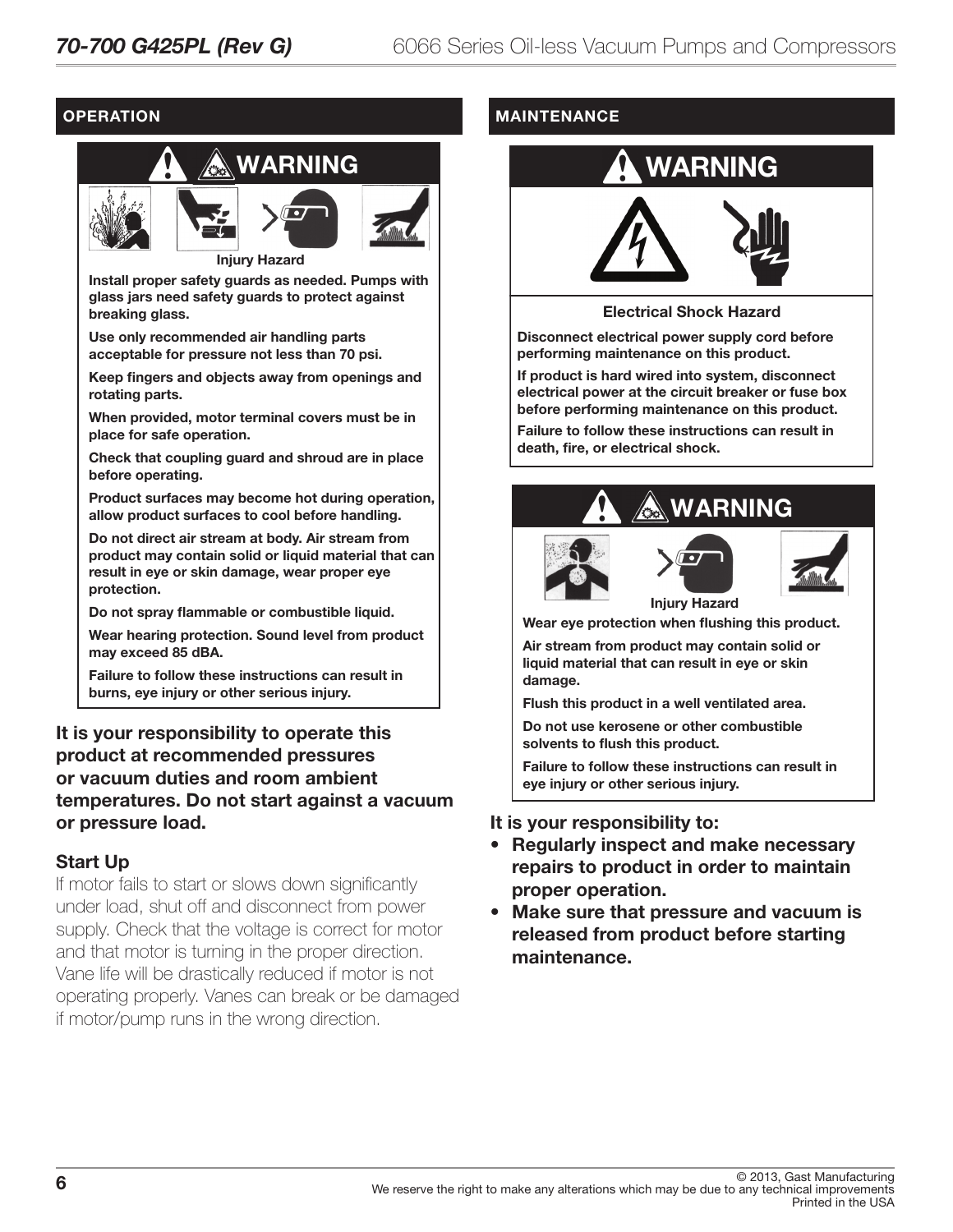Check intake and exhaust filters after first 500 hours of operation. Clean filters and determine how frequently filters should be checked during future operation. This one procedure will help to assure the product's performance and service life.

Clean filters when necessary by removing and washing in a solvent or soap and water. After cleaning, dry with compressed air to make sure all moisture is removed before replacing filters.

#### Flushing

Flushing this product to remove excessive dirt, foreign particles, moisture, or oil that occurs in the operating environment will help to maintain proper vane performance. If your pump is not getting the vacuum or pressure level expected, flushing is required. Vanes will stick when dirty and may cause pump to be noisy or inefficient.

Use only Gast-recommended solvent or other non-petroleum based flushing solvent. Do not use kerosene or ANY other combustible solvent to flush product.

- 1. Disconnect electrical power supply.
- 2. Release all pressure and vacuum from pump.
- 3. Remove all accessories at the inlet and exhaust ports.
- 4. Remove filter.
- 5. Start product. Place towel over exhaust port to clean up solvent. Spray Gast recommended solvent for 5-10 seconds into inlet port.
- 6. Block the inlet port and draw a deep vacuum for 15-20 seconds. Release the vacuum.
- 7. Listen for changes in the sound of the motor. If motor sounds smooth, go to next step. If motor does not sound like it is running smoothly, repeat steps 5 and 6 until you can hear a difference in the operating sound of the pump.
- 8. Start the pump and let it run for 1 minute, then turn pump off.
- 9. Replace all accessories at the inlet and exhaust ports.
- 10.Replace filter before resuming operation.

Check that all external accessories such as relief valves and gauges are attached to cover and are not damaged before reoperating product.

#### SHUTDOWN PROCEDURES

It is your responsibility to follow proper shutdown procedures to prevent product damage. NEVER ADD OIL TO THIS OIL-LESS PUMP.

Proper shutdown procedures must be followed to prevent pump damage. Failure to do so may result in premature pump failure. The Gast Manufacturing Rotary Vane Oil-Less Vacuum Pumps and Compressors are constructed of ferrous metals or aluminum which are subject to rust and corrosion when pumping condensable vapors such as water. Follow the steps below to assure correct storage and shutdown between operating periods.

- 1. Disconnect plumbing.
- 2. Operate product for at least 5 minutes without plumbing.
- 3. Run at maximum vacuum for 10-15 minutes.
- 4. Repeat step 2.
- 5. Disconnect power supply.
- 6. Plug open ports to prevent dirt or other contaminants from entering product.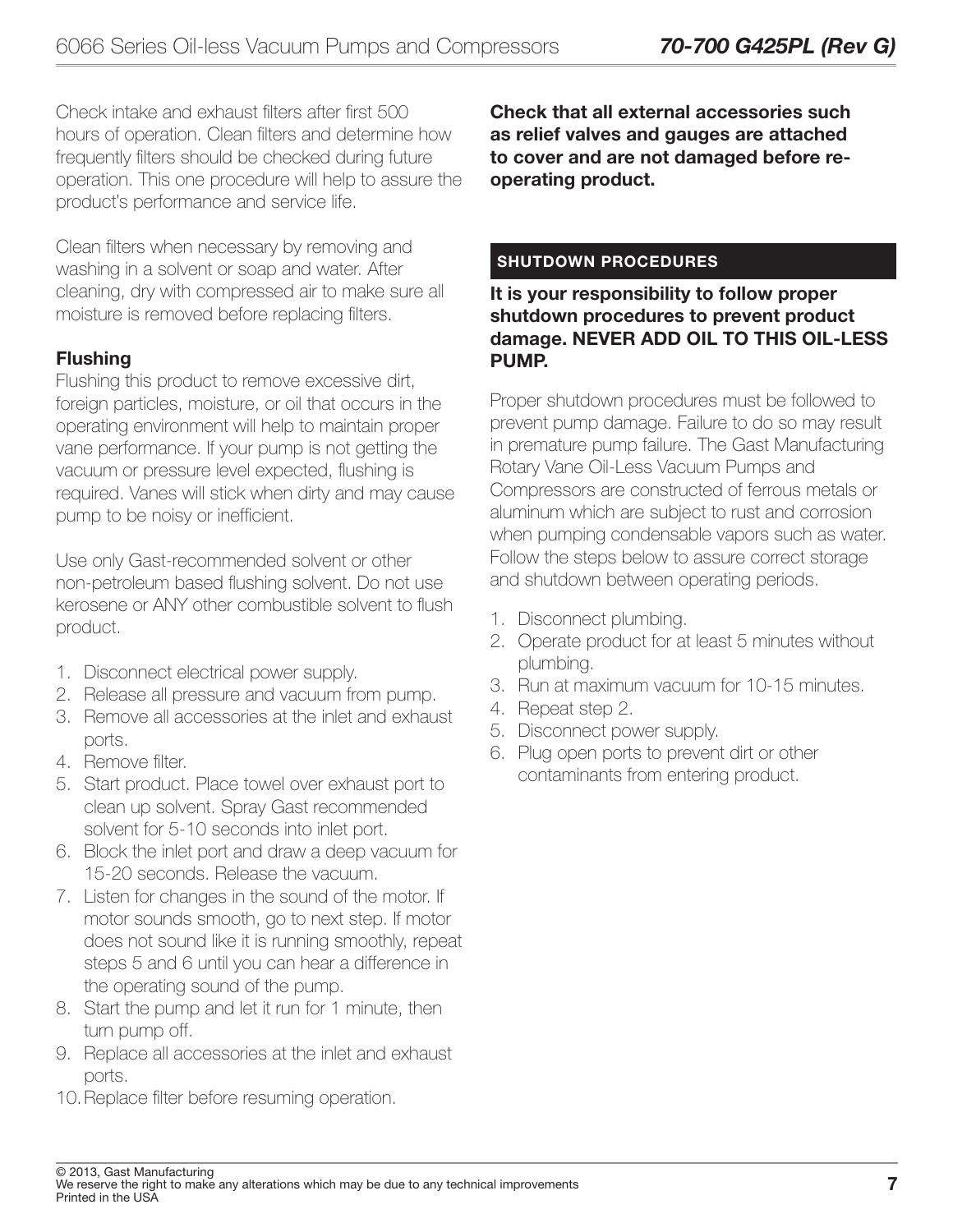#### SERVICE KIT INSTALLATION



#### Gast will NOT guarantee field-rebuilt product performance. For performance guarantee, the product must be returned to a Gast Authorized Service Facility.

Service Kit contents vary. Most contain vanes, gaskets, and filter parts.

Do not attempt to remove the rotor. It is held in place by Loctite and can only be serviced by a Gast Authorized Service Facility.

Do not loosen or adjust motor thru-bolts to prevent misalignment and damage to the pump.

#### Disassembly:

- 1. Remove the dead end shroud, fan, and fan spacer.
- 2. Use a wheel puller to remove the dead-end plate and bearing from the pump body. Note the direction of the bevel edge on the vane. Do not damage the dowel pins between the end plate and the body. Save the bearing spacer on the dead-end of the shaft for reassembly. Remove the snap ring from the end plate. Save the snap ring, belleville springs, and washer for reassembly.
- 3. Remove the bearing from the dead-end plate.
- 4. Check the exposed surfaces of the rotor, body, and end plate for scoring. If you find no scoring, you can perform a Minor Rebuild to replace only the vanes and the dead-end bearing. If you find severe damage, perform the Major Rebuild. Remove two retainer plate screws on retainer plate (may require heat to break adhesive on retainer screws) and discard old cup.

#### Minor Rebuild:

- 1. Follow Disassembly steps 1-4.
- 2. Install the new vanes supplied with the kit. Be careful to face the vane bevels in the proper direction (as noted in Disassembly, step 2).
- 3. Place end plate over the shaft with dowel pins aligned. Place bearing spacer on dead end of shaft. Place the new bearing in its bore in the dead end plate. Be careful to press only on the inner bearing race.
- 4. Install and tighten the pump body bolts, install the belleville springs with the washer between them and the snap ring.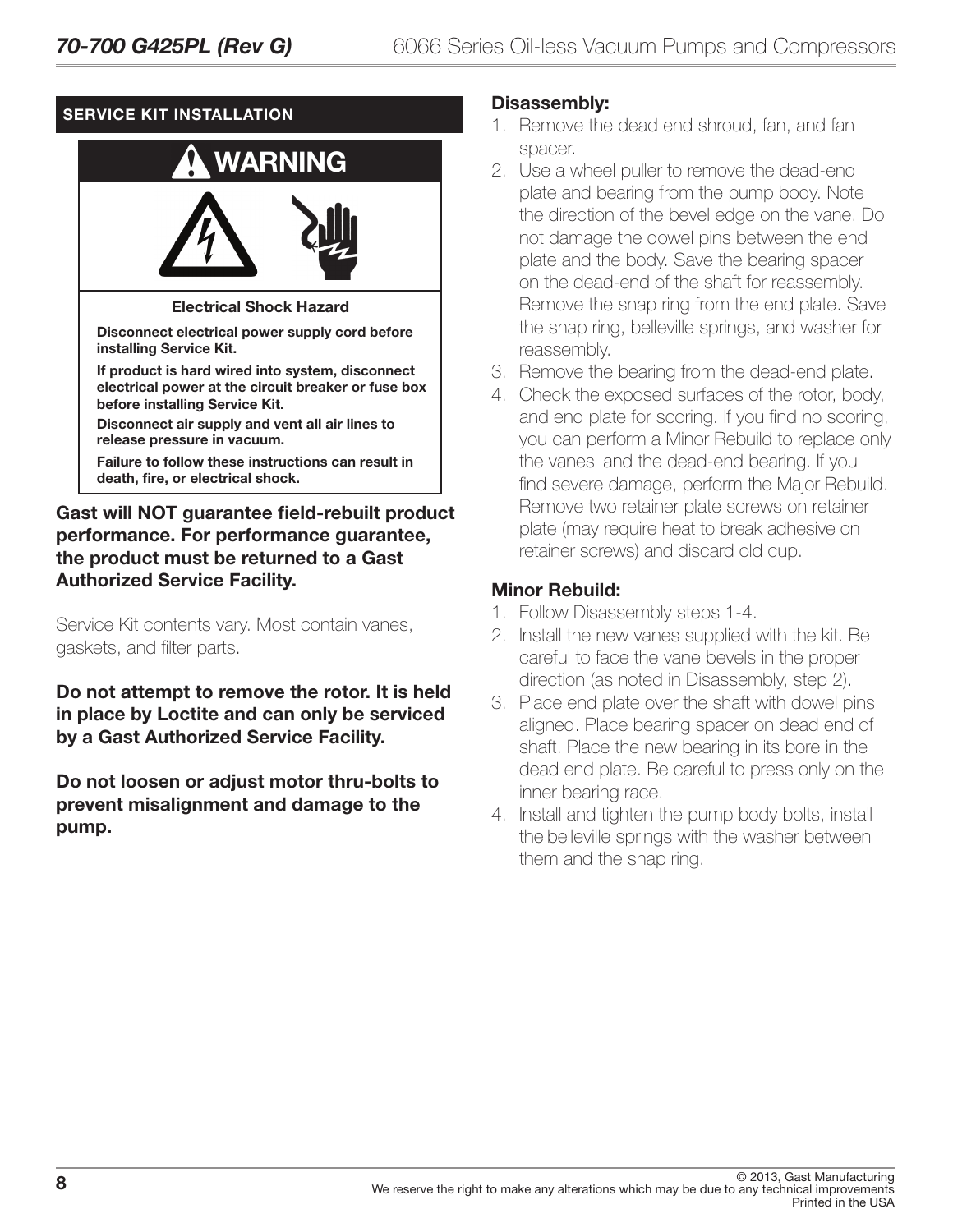#### Major Rebuild:

- 1. Follow Disassembly steps 1-4.
- 2. Remove the drive end cap. Use a wheel puller to remove the drive-end plate and bearing from the body. Do not remove or damage the dowel pins in the body. Save the bearing spacer and end plate gasket for reassembly.
- 3. Place one shoulder ring in its seat in the driveend plate, then place one of the new bearings in the seat. Using an arbor press, press the bearing onto the shaft. Be careful to press only on the inner bearing race. Tighten the pump body bolts.
- 4. Install the new vanes supplied with the kit. Be careful to face the vane bevels in the proper direction (as noted in step 2).
- 5. Perform step #3 from Minor Rebuild.
- 6. Install the belleville springs with the washer between them and the snap ring. Install and tighten the pump body bolts.
- 7. Apply a thread-lock adhesive and start the driveend cap into its thread in the drive-end plate, but do not tighten it.
- 8. Place a dial indicator against the dead-end of the shaft to measure axial movement. Tighten the drive-end cap until the indicator shows: 0.002 in to 0.003 in of shaft movement against the belleville springs.
- 9. Clean and reinstall filter(s).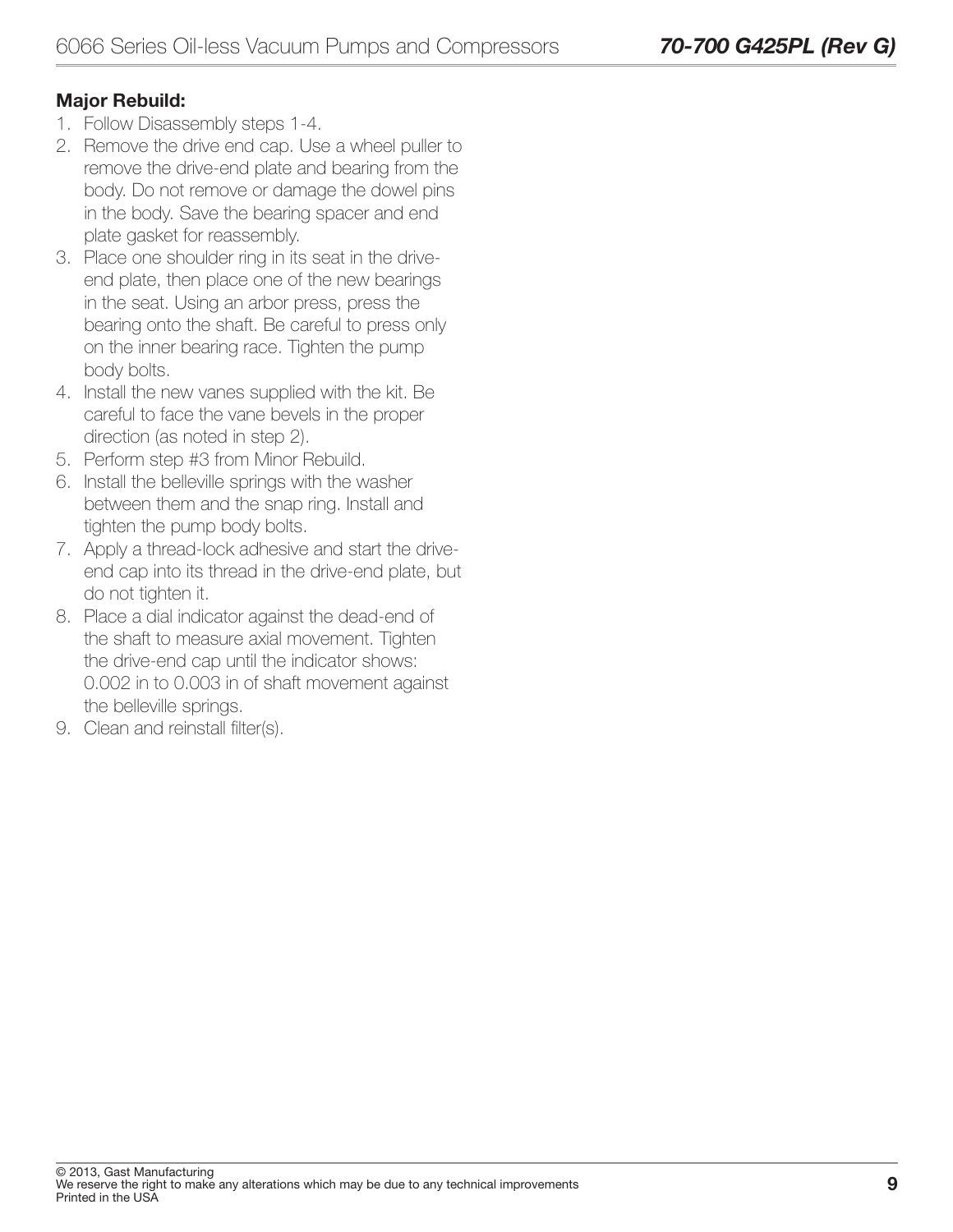#### EXPLODED VIEW, PARTS, AND ORDERING INFORMATION



| <b>REF</b>      | <b>DESCRIPTION</b>             | <b>QTY</b>               | 6066-P102     | 6066-V103     |
|-----------------|--------------------------------|--------------------------|---------------|---------------|
|                 | <b>BODY</b>                    |                          | AC309         | AC309         |
| $\overline{2}$  | <b>DRIVE END PLATE</b>         |                          | AE293         | AE293         |
| $\overline{3}$  | <b>DEAD END PLATE</b>          | 1                        | AE294         | AE294         |
| 4               | ROTOR ASSEMBLY                 | $\overline{1}$           | <b>AE295A</b> | <b>AE295A</b> |
| $5\Delta$       | VANE                           | $\overline{4}$           | <b>AK738</b>  | <b>AK738</b>  |
| $6\Delta$       | <b>BEARING</b>                 | $\overline{2}$           | <b>AB964B</b> | AB964B        |
| $\overline{7}$  | <b>BEARING SHOULDER RING</b>   | $\overline{2}$           | AB926T        | AB926T        |
| 8               | <b>BELLEVILLE SPRING</b>       | $\overline{2}$           | AB791         | AB791         |
| $\hbox{9}$      | <b>SHIM WASHER</b>             | $\overline{1}$           | AB792         | AB792         |
| 10              | <b>RETAINING RING</b>          | H                        | AB793         | AB793         |
| $\overline{11}$ | <b>END CAP</b>                 | $\overline{1}$           | AB790         | AB790         |
| 12              | <b>FAN</b>                     | $\overline{2}$           | AL443         | AL443         |
| 14              | <b>SQUARE KEY</b>              | $\overline{2}$           | <b>AB136A</b> | <b>AB136A</b> |
| $\overline{15}$ | <b>SHROUD</b>                  | $\overline{c}$           | <b>AE300A</b> | <b>AE300A</b> |
| 16              | FAN GUARD ASSM, DRIVE          | $\overline{1}$           | AK736         | AK736         |
| 17              | IFAN GUARD ASSM, DEAD          | H                        | <b>AK737</b>  | <b>AK737</b>  |
| 18              | <b>INTAKE FILTER ASSEMBLY</b>  |                          | AD560         | AD560         |
| $\overline{19}$ | MUFFLER ASSEMBLY               | f                        |               | AD560C        |
| $20\Delta$      | <b>COVER GASKET</b>            | $\overline{1}$           | AD562         |               |
|                 |                                | $\overline{2}$           |               | AD562         |
| 21              | <b>JAR</b>                     |                          | AD563A        |               |
|                 |                                | $\sqrt{2}$               |               | AD563A        |
| 22              | <b>FILTER ELEMENT ASSEMBLY</b> | $\overline{1}$           | AD750         |               |
|                 |                                | $\overline{2}$           |               | AD750         |
| $23\Delta$      | <b>FILTER FELT</b>             | $\overline{1}$           | AD752         |               |
|                 |                                | $\overline{2}$           |               | AD752         |
| 24              | <b>BODY SPACER</b>             | $\overline{1}$           | AE315B        |               |
|                 |                                | $\overline{2}$           |               | AE315B        |
| 25              | <b>KEY, COUPLING</b>           | $\overline{1}$           | <b>AE136D</b> | <b>AE136D</b> |
| 26              | <b>COUPLING ASSEMBLY</b>       | $\overline{1}$           | AE765         | AE765         |
| 27              | CHECK VALVE (NOT SHOWN)        | $\overline{\phantom{a}}$ | <b>AH326B</b> | <b>AH326B</b> |
| $***$           | SERVICE KIT (NOT SHOWN)        | $\overline{1}$           | K503          | K503          |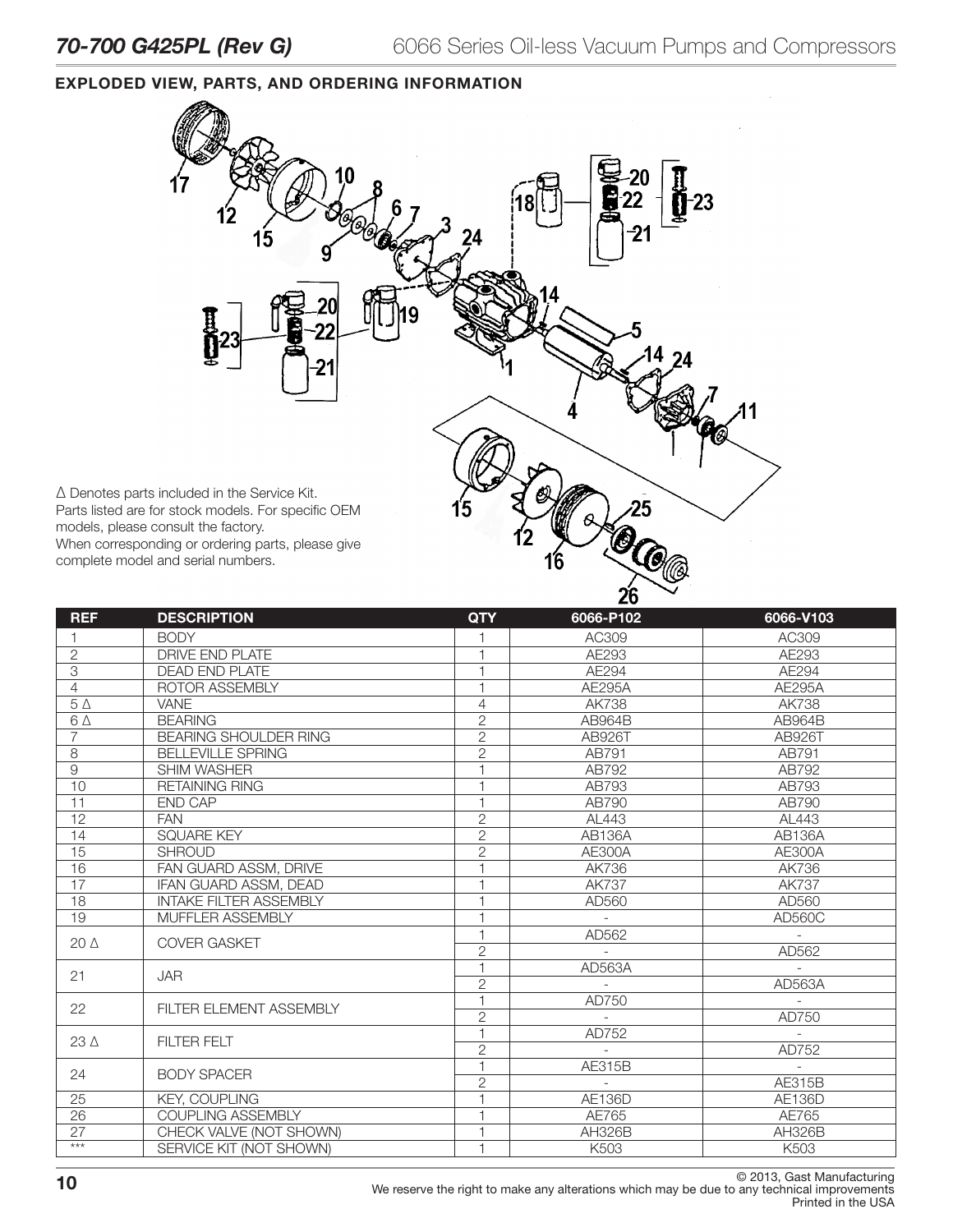### WARRANTY POLICY

Gast finished products, when properly installed and operated under normal conditions of use, are warranted by Gast to be free from defects in material and workmanship for a period of twelve (12) months from the date of purchase from Gast or an authorized Gast Representative or Distributor. In order to obtain performance under this warranty, the buyer must promptly (in no event later than thirty (30) days after discovery of the defect) give written notice of the defect to Gast Manufacturing Incorporated, PO Box 97, Benton Harbor Michigan USA 49023-0097 or an authorized Service Center (unless specifically agreed upon in writing signed by both parties or specified in writing as part of a Gast OEM Quotation). Buyer is responsible for freight charges both to and from Gast in all cases.

This warranty does not apply to electric motors, electrical controls, and gasoline engines not supplied by Gast. Gast's warranties also do not extend to any goods or parts which have been subjected to misuse, lack of maintenance,neglect, damage by accident or transit damage.

THIS EXPRESS WARRANTY EXCLUDES ALL OTHER WARRANTIES OR REPRESENTATIONS EXPRESSED OR IMPLIED BY ANY LITERATURE, DATA, OR PERSON. GAST'S MAXIMUM LIABILITY UNDER THIS EX-CLUSIVE REMEDY SHALL NEVER EXCEED THE COST OF THE SUBJECT PRODUCT AND GAST RE-SERVES THE RIGHT, AT ITS SOLE DISCRETION, TO REFUND THE PURCHASE PRICE IN LIEU OF REPAIR OR REPLACEMENT.

GAST WILL NOT BE RESPONSIBLE OR LIABLE FOR INDIRECT OR CONSEQUENTIAL DAMAGES OF ANY KIND,however arising, including but not limited to those for use of any products, loss of time, inconvenience, lost profit, labor charges, or other incidental or consequential damages with respect to persons, business, or property, whether as a result of breach of warranty, negligence or otherwise. Notwithstanding any other provision of this warranty, BUYER'S REMEDY AGAINST GAST FOR GOODS SUPPLIED OR FOR NON-DELIVERED GOODS OR FAILURE TO FURNISH GOODS, WHETHER OR NOT BASED ON NEGLIGENCE, STRICT LIABILITY OR BREACH OF EXPRESS OR IMPLIED WARRANTY IS LIMITED SOLELY, AT GAST'S OPTION, TO REPLACEMENT OF OR CURE OF SUCH NONCONFORMING OR NON-DELIVERED GOODS OR RETURN OF THE PURCHASE PRICE FOR SUCH GOODS AND IN NO EVENTS HALL EXCEED THE PRICE OR CHARGE FOR SUCH GOODS. GAST EXPRESSLY DISCLAIMS ANY WARRANTY OF MER-CHANTABILITY OR FITNESS FOR A PARTICULAR USE OR PURPOSE WITH RESPECT TO THE GOODS SOLD. THERE ARE NO WARRANTIES WHICH EXTEND BEYOND THE DESCRIPTIONS SET FORTH IN THIS WARRANTY, notwithstanding any knowledge of Gast regarding the use or uses intended to be made of goods, proposed changes or additions to goods, or any assistance or suggestions that may have been made by Gast personnel.

Unauthorized extensions of warranties by the customer shall remain the customer's responsibility.

CUSTOMER IS RESPONSIBLE FOR DETERMINING THE SUITABILITY OF GAST PRODUCTS FOR CUS-TOMER'S USE OR RESALE, OR FOR INCORPORATING THEM INTO OBJECTS OR APPLICATIONS WHICH CUSTOMER DESIGNS, ASSEMBLES, CONSTRUCTS OR MANUFACTURES.

This warranty can be modified only by authorized Gast personnel by signing a specific, written description of any modifications.